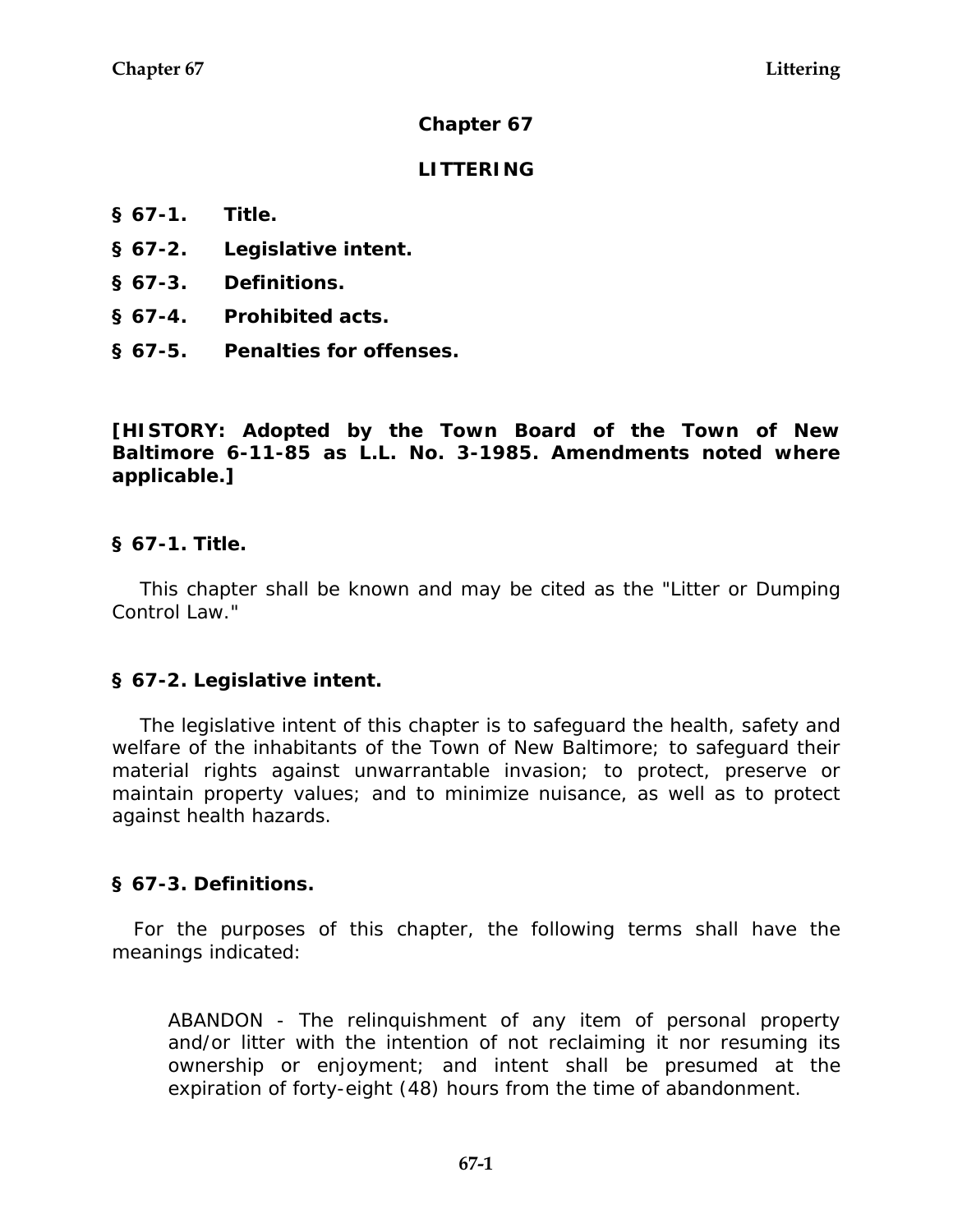LITTER - Includes:

- A. Garbage, refuse, trash or rubbish or any nauseous or offensive matter, such as material from a kitchen, store, restaurant, food stand, etc.
- B. All waste materials customarily handled or collected by refuse collectors or junk dealers.
- C. Items known as "junk," regardless of size, discarded or abandoned by reason of obsolescence, age or state of repair or intended to be discarded, abandoned or junked.
- D. Discarded reading material, newspapers, magazines or similar paper goods.
- E. Cans, bottles, containers, boxes, cartons or wrappers, with or without contents.

THROWING or DEPOSITING or ABANDONING - Includes throwing from a vehicle of any type or from an aircraft or a boat.

TOWN - The Town of New Baltimore, New York.

# **§ 67-4. Prohibited acts.**

- A. No person shall throw, deposit or abandon litter on any property within the Town of New Baltimore, whether public or private and whether or not owned by such person, nor shall any property owner use his land for the dumping of litter or permit such dumping or accumulation of litter on his property by others, except that the owner or person in control of private property shall maintain private receptacles for the collection of litter in such manner that litter will not be carried or deposited by the elements upon the yards or yard or premises of others or upon the streets, roads, highways or public place or places.
- B. Litter not contained in receptacles as aforesaid shall not be stored or piled on land within the town, except to facilitate delivery to the vehicle of a refuse collector, salvage dealer, licensed junk dealer or a person, firm or charitable organization customarily engaged in the removal, purchase, collection or salvage of discarded articles, and, in such case, shall not be so stored in anticipation of such collection for a period in excess of forty-eight (48) hours.